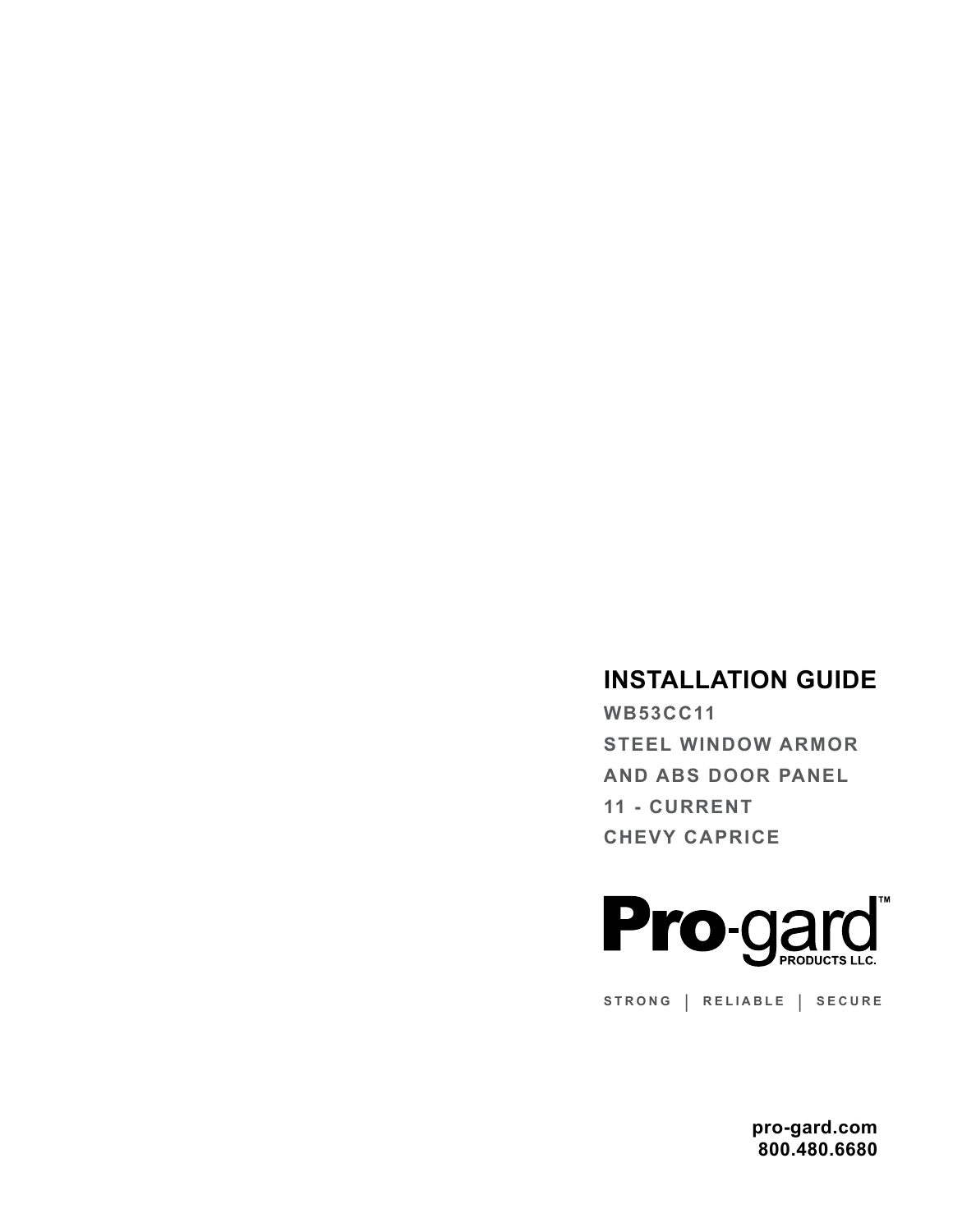## THESE COMPONENTS ARE REQUIRED TO INSTALL THE PRO-GARD STEEL WINDOW ARMOR



THIS WINDOW ARMOR IS ONLY USED WITH #DP5311 ABS DOOR PANEL. Use #WB5311-03 with OEM door panel.

- I. Refer to the diagram on the last page to verify all parts were received.
- II. The following tools will be required to complete the installation.
	- 1. Drill with standard #2 Philips driver
	- 2. Drill bit 7/64" diameter
	- 3. T20 Torx Bit & Bit Driver
- III. Read all instructions carefully before starting the assembly process.

**NOTE:** *Locate all Wiring, Fuel Lines, Brake Lines, and/or Cooling Lines before drilling holes or installing any Fasterners.*

- IV. OEM Door Panel Removal
	- 1. Find the cover plates behind both door handles, use a small screwdriver to remove.
	- 2. Remove the philips head screw behind the cover plate.
	- 3. Underneath the arm rest toward the rear of the door, there is a small trim piece that snaps into place. Firmly pull out and slightly down to remove this.
	- 4. Behind the small trim piece is a T20 Torx screw that can now be removed.
	- 5. Remove the threee screws located at the bottom of the door panel.

**pro-gard.com 800.480.6680 2**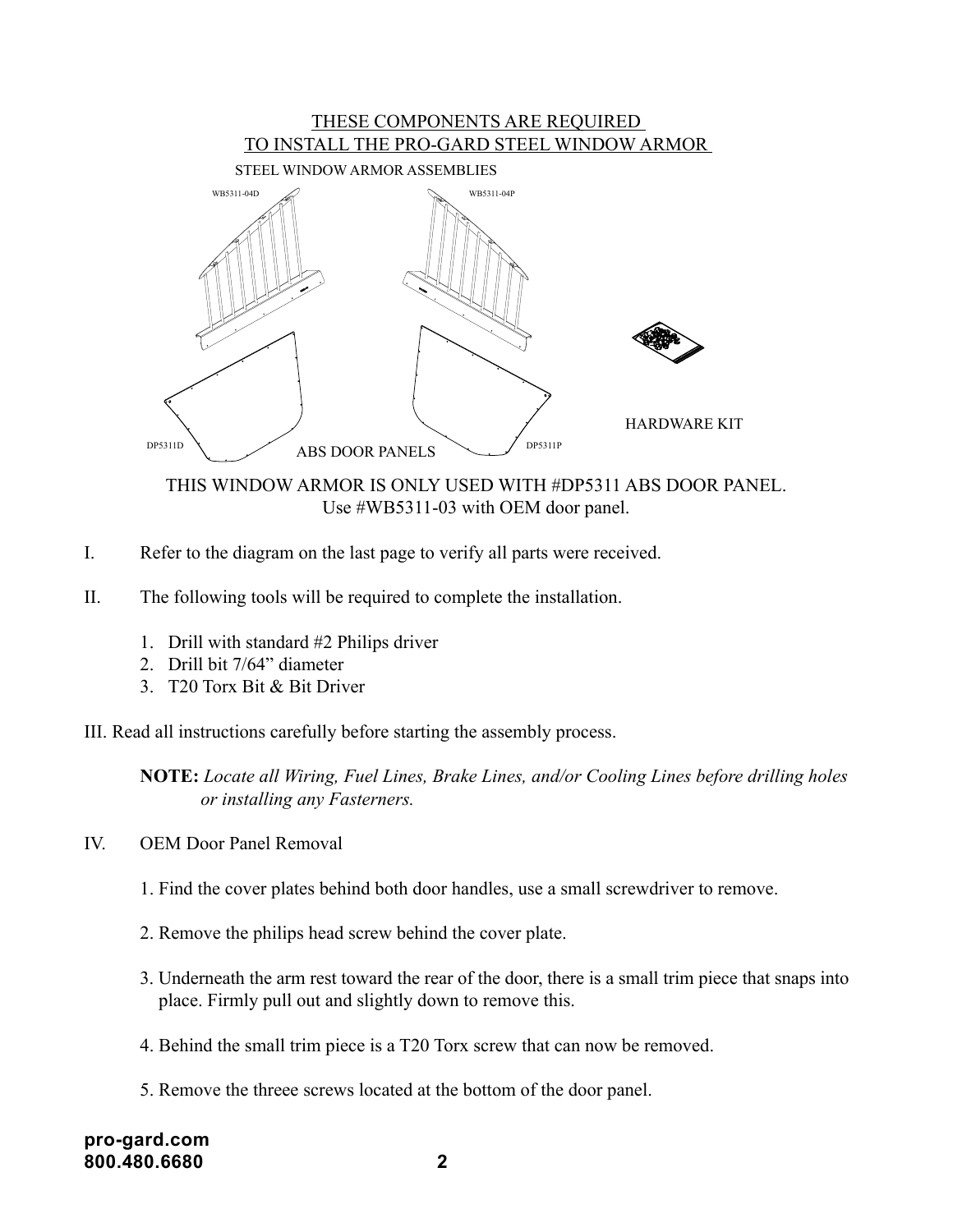6. Remove the OEM door panel from the door frame.

7. Remove the power window switch from the door panel.

8. Secure the door latch cable to the door frame so it will not rattle.

9. Make sure the power window switch is connected to the harness, protect it from moisture and secure the harness inside the door frame away from the windows travel.

## V. ABS Door Panel Installation

- 1. Place the door panel against the door and align the upper locating hole with the tab on the door. Then align and install the lower three screws (3X72) into the existing holes on the bottom of the door. (See Fig.  $1&2$ )
- 2. Attach the remainder of the door panel with  $(3X72)$  #8 x 5/8 self tapping screws (Do not install screws in the 5 holes along the top until window armor has been installed)
- VI. Window Armor Installation
	- 1. Remove the OEM rubber molding from the OEM Door Panel and replace on to the vehicle door window frame if it came off with the door panel. (See Fig. 1)
	- 2. Place the Window Armor on top of the rubber trim installed above. Center the outside of the metal mounting frame on the door side to side. (See Fig. 3)
	- 3. Push the Window Armour into the window opening so that the top tabs are flush against the top edge of the door frame.
	- 4. Install the center lower screw first then install the (4) upper screws. (upper screws should go through plastic trim piece and into sheet metal of upper door frame. Then install the remaining lower screws. The supplied screws (3X72) are a Type A self tapping but sometimes it is necessary to drill a 7/64" pilot hole. Fig. 3
- VII. Installation is now complete







## **pro-gard.com 800.480.6680 3**